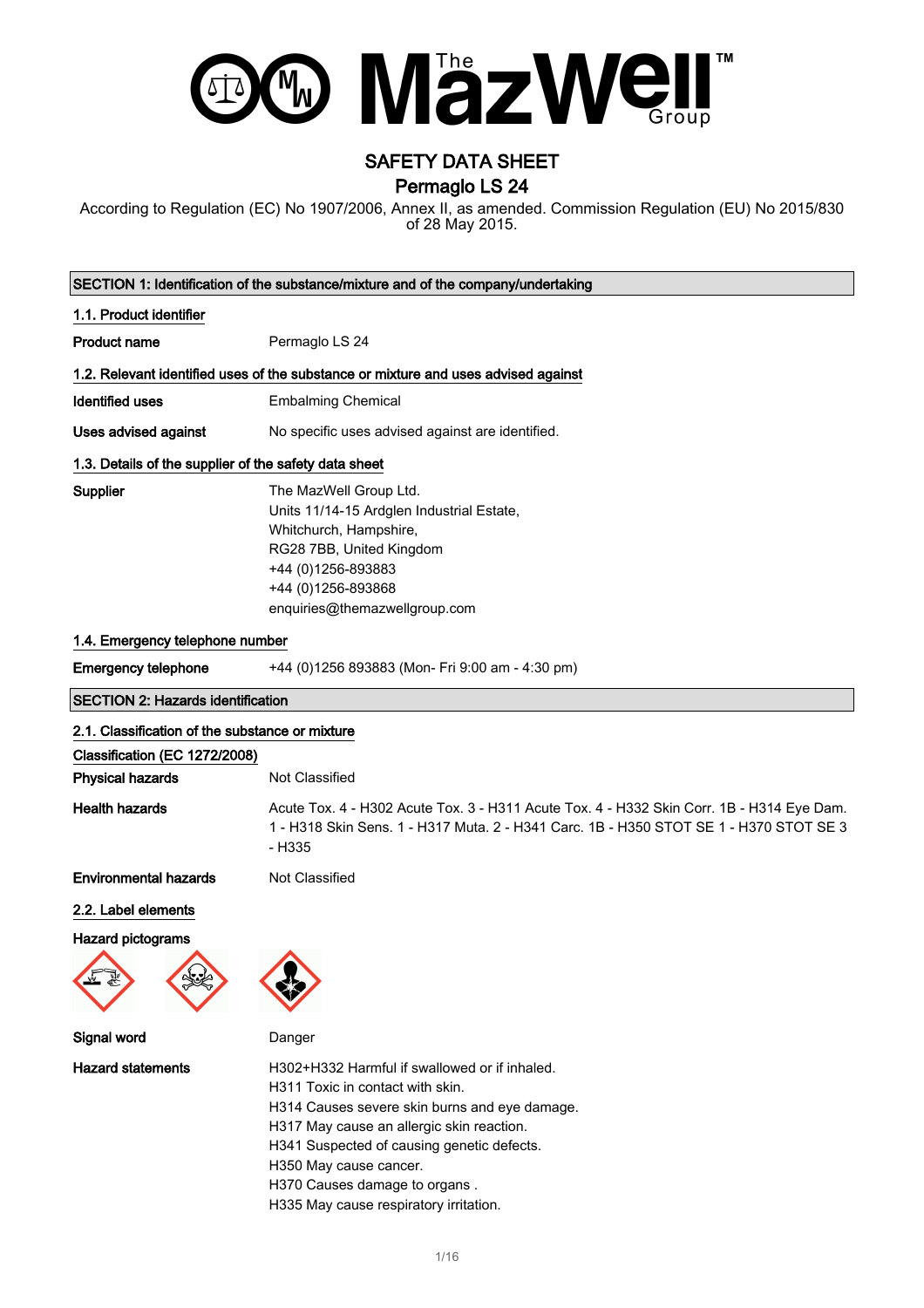| <b>Precautionary statements</b>           | P201 Obtain special instructions before use.<br>P260 Do not breathe vapour/ spray.<br>P280 Wear protective gloves/ protective clothing/ eye protection/ face protection.<br>P301+P330+P331 IF SWALLOWED: Rinse mouth. Do NOT induce vomiting.<br>P303+P361+P353 IF ON SKIN (or hair): Take off immediately all contaminated clothing.<br>Rinse skin with water or shower.<br>P304+P340 IF INHALED: Remove person to fresh air and keep comfortable for breathing.<br>P305+P351+P338 IF IN EYES: Rinse cautiously with water for several minutes. Remove<br>contact lenses, if present and easy to do. Continue rinsing.<br>P310 Immediately call a POISON CENTER/ doctor.<br>P403+P233 Store in a well-ventilated place. Keep container tightly closed.<br>P501 Dispose of contents/ container in accordance with national regulations.                                                                                                                                                                                                         |
|-------------------------------------------|-------------------------------------------------------------------------------------------------------------------------------------------------------------------------------------------------------------------------------------------------------------------------------------------------------------------------------------------------------------------------------------------------------------------------------------------------------------------------------------------------------------------------------------------------------------------------------------------------------------------------------------------------------------------------------------------------------------------------------------------------------------------------------------------------------------------------------------------------------------------------------------------------------------------------------------------------------------------------------------------------------------------------------------------------|
| Contains                                  | Formaldehyde, Methanol                                                                                                                                                                                                                                                                                                                                                                                                                                                                                                                                                                                                                                                                                                                                                                                                                                                                                                                                                                                                                          |
| Supplementary precautionary<br>statements | P202 Do not handle until all safety precautions have been read and understood.<br>P261 Avoid breathing vapour/ spray.<br>P264 Wash contaminated skin thoroughly after handling.<br>P270 Do not eat, drink or smoke when using this product.<br>P271 Use only outdoors or in a well-ventilated area.<br>P272 Contaminated work clothing should not be allowed out of the workplace.<br>P301+P312 IF SWALLOWED: Call a POISON CENTRE/doctor if you feel unwell.<br>P302+P352 IF ON SKIN: Wash with plenty of water.<br>P308+P311 IF exposed or concerned: Call a POISON CENTER or doctor.<br>P308+P313 IF exposed or concerned: Get medical advice/ attention.<br>P321 Specific treatment (see medical advice on this label).<br>P333+P313 If skin irritation or rash occurs: Get medical advice/attention.<br>P361+P364 Take off immediately all contaminated clothing and wash it before reuse.<br>P362+P364 Take off contaminated clothing and wash it before reuse.<br>P363 Wash contaminated clothing before reuse.<br>P405 Store locked up. |

### 2.3. Other hazards

This product does not contain any substances classified as PBT or vPvB.

|  |  |  | <b>SECTION 3: Composition/information on ingredients</b> |
|--|--|--|----------------------------------------------------------|
|--|--|--|----------------------------------------------------------|

| 3.2. Mixtures        |                      |  |
|----------------------|----------------------|--|
| Formaldehyde         | $10 - 25%$           |  |
| CAS number: 50-00-0  | EC number: 200-001-8 |  |
| Classification       |                      |  |
| Acute Tox. 3 - H301  |                      |  |
| Acute Tox. 3 - H311  |                      |  |
| Acute Tox. 3 - H331  |                      |  |
| Skin Corr. 1B - H314 |                      |  |
| Eye Dam. 1 - H318    |                      |  |
| Skin Sens. 1 - H317  |                      |  |
| Muta, 2 - H341       |                      |  |
| Carc. 1B - H350      |                      |  |
| STOT SE 3 - H335     |                      |  |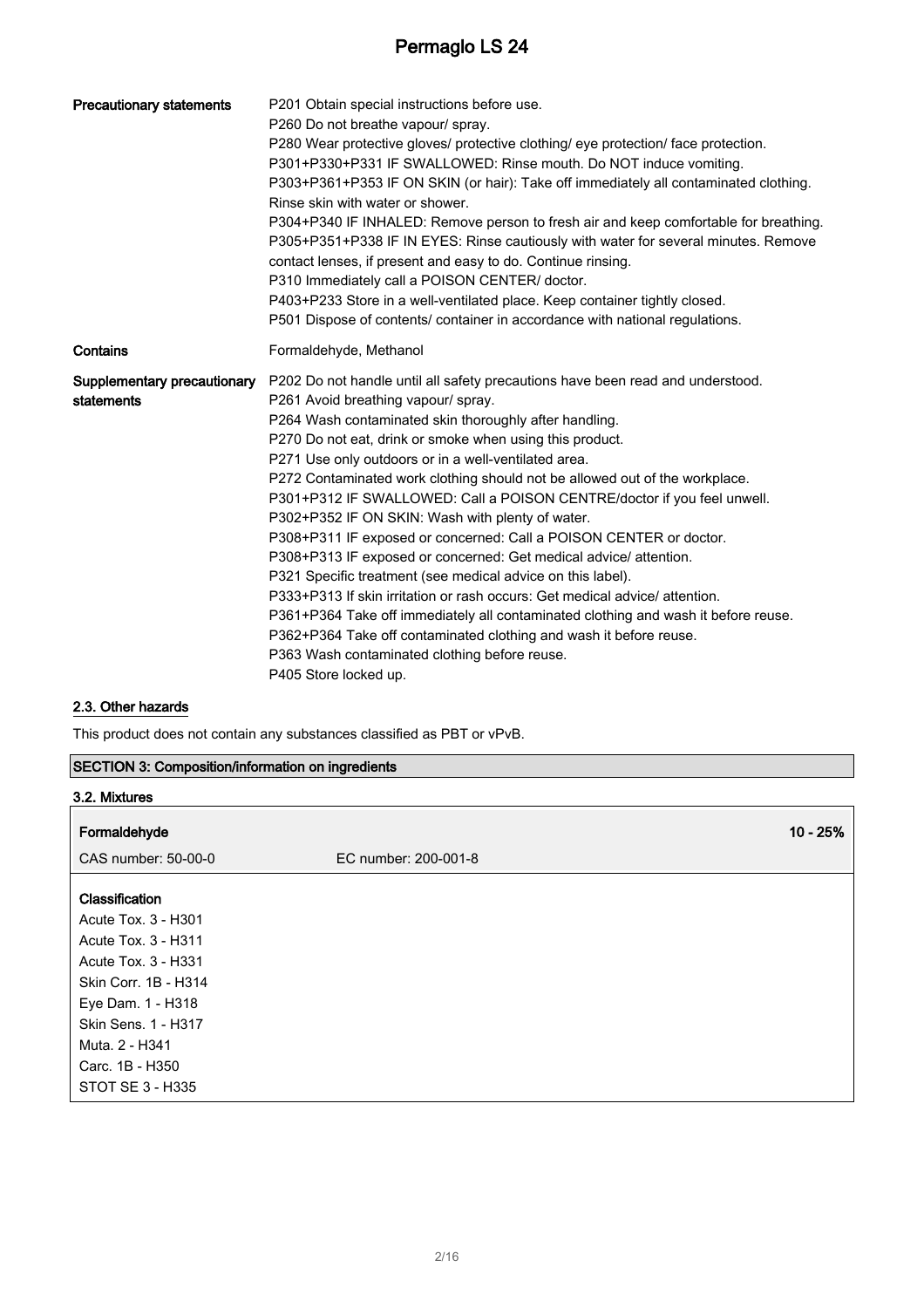| Propane-1,2-diol | $1 - 10%$ |
|------------------|-----------|
|                  |           |

CAS number: 57-55-6 EC number: 200-338-0

Substance with National workplace exposure limits.

#### Classification

Not Classified

#### Methanol 1 - 10%

CAS number: 67-56-1 EC number: 200-659-6

Classification Flam. Liq. 2 - H225 Acute Tox. 3 - H301 Acute Tox. 3 - H311 Acute Tox. 3 - H331 STOT SE 1 - H370

The full text for all hazard statements is displayed in Section 16.

### SECTION 4: First aid measures

## 4.1. Description of first aid measures

| <b>General information</b>        | Get medical attention immediately. Show this Safety Data Sheet to the medical personnel.<br>Chemical burns must be treated by a physician.                                                                                                                                                                                                                                                                                                                                                                                                                                                                                                                                                    |
|-----------------------------------|-----------------------------------------------------------------------------------------------------------------------------------------------------------------------------------------------------------------------------------------------------------------------------------------------------------------------------------------------------------------------------------------------------------------------------------------------------------------------------------------------------------------------------------------------------------------------------------------------------------------------------------------------------------------------------------------------|
| <b>Inhalation</b>                 | Remove affected person from source of contamination. Move affected person to fresh air and<br>keep warm and at rest in a position comfortable for breathing. Maintain an open airway.<br>Loosen tight clothing such as collar, tie or belt. When breathing is difficult, properly trained<br>personnel may assist affected person by administering oxygen. Place unconscious person on<br>their side in the recovery position and ensure breathing can take place.                                                                                                                                                                                                                            |
| Ingestion                         | Rinse mouth thoroughly with water. Give a few small glasses of water or milk to drink. Stop if<br>the affected person feels sick as vomiting may be dangerous. Do not induce vomiting unless<br>under the direction of medical personnel. If vomiting occurs, the head should be kept low so<br>that vomit does not enter the lungs. Never give anything by mouth to an unconscious person.<br>Move affected person to fresh air and keep warm and at rest in a position comfortable for<br>breathing. Place unconscious person on their side in the recovery position and ensure<br>breathing can take place. Maintain an open airway. Loosen tight clothing such as collar, tie or<br>belt. |
| Skin contact                      | It is important to remove the substance from the skin immediately. Take off immediately all<br>contaminated clothing. Rinse immediately with plenty of water. Continue to rinse for at least<br>15 minutes and get medical attention. Chemical burns must be treated by a physician.                                                                                                                                                                                                                                                                                                                                                                                                          |
| Eye contact                       | Rinse immediately with plenty of water. Remove any contact lenses and open eyelids wide<br>apart. Continue to rinse for at least 10 minutes.                                                                                                                                                                                                                                                                                                                                                                                                                                                                                                                                                  |
| <b>Protection of first aiders</b> | First aid personnel should wear appropriate protective equipment during any rescue. If it is<br>suspected that volatile contaminants are still present around the affected person, first aid<br>personnel should wear an appropriate respirator or self-contained breathing apparatus. Wash<br>contaminated clothing thoroughly with water before removing it from the affected person, or<br>wear gloves. It may be dangerous for first aid personnel to carry out mouth-to-mouth<br>resuscitation.                                                                                                                                                                                          |
|                                   |                                                                                                                                                                                                                                                                                                                                                                                                                                                                                                                                                                                                                                                                                               |

### 4.2. Most important symptoms and effects, both acute and delayed

| General information | See Section 11 for additional information on health hazards. The severity of the symptoms |
|---------------------|-------------------------------------------------------------------------------------------|
|                     | described will vary dependent on the concentration and the length of exposure. May cause  |
|                     | cancer.                                                                                   |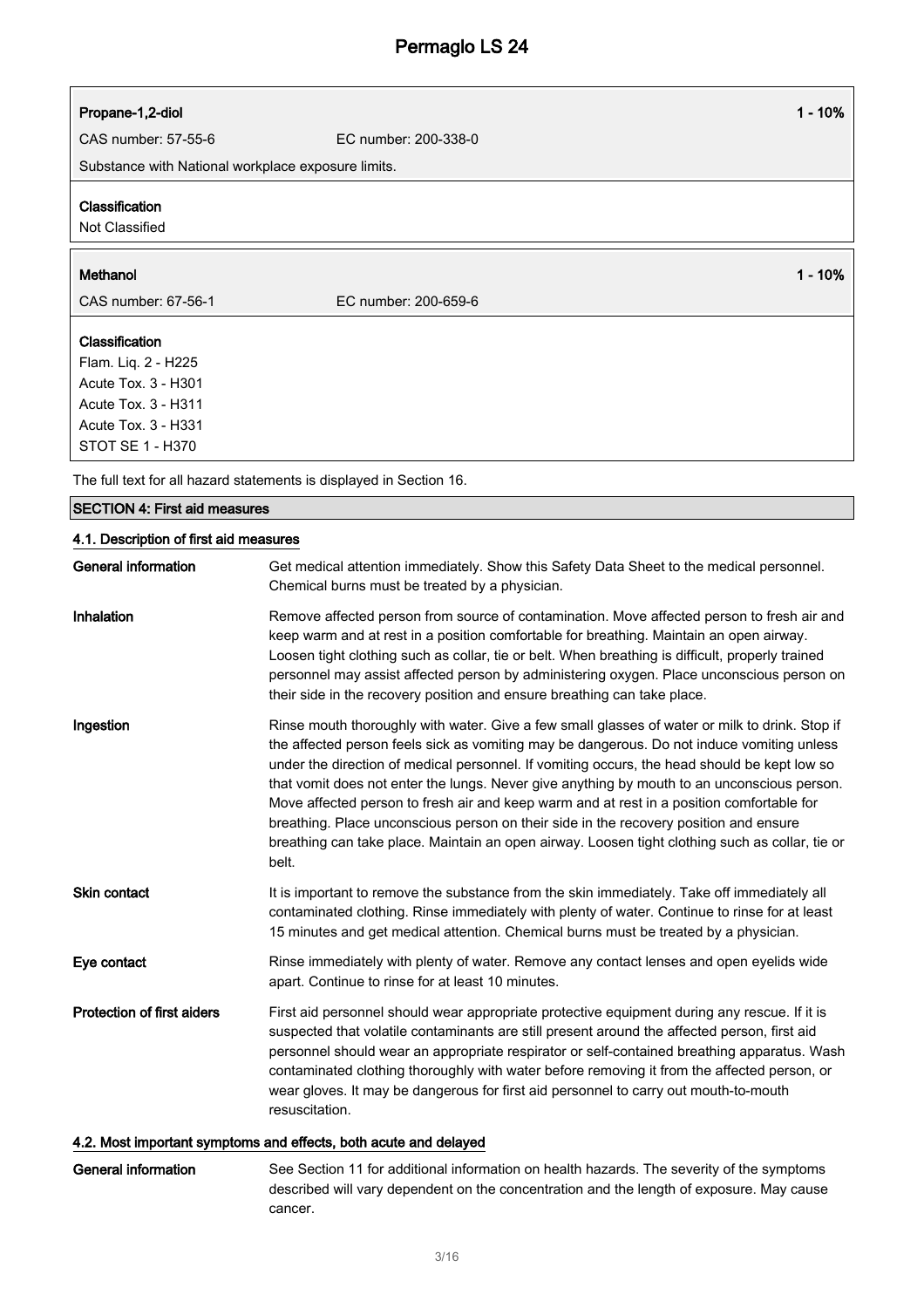| Inhalation                                                 | A single exposure may cause the following adverse effects: Severe irritation of nose and<br>throat. Symptoms following overexposure may include the following: Corrosive to the<br>respiratory tract.                                                                                                                                                                                                                                                                                                                                                                                                                                                                                                        |
|------------------------------------------------------------|--------------------------------------------------------------------------------------------------------------------------------------------------------------------------------------------------------------------------------------------------------------------------------------------------------------------------------------------------------------------------------------------------------------------------------------------------------------------------------------------------------------------------------------------------------------------------------------------------------------------------------------------------------------------------------------------------------------|
| Ingestion                                                  | May cause chemical burns in mouth, oesophagus and stomach. Symptoms following<br>overexposure may include the following: Severe stomach pain. Nausea, vomiting.                                                                                                                                                                                                                                                                                                                                                                                                                                                                                                                                              |
| Skin contact                                               | May cause skin sensitisation or allergic reactions in sensitive individuals. Causes severe<br>burns. Symptoms following overexposure may include the following: Pain or irritation.<br>Redness. Blistering may occur.                                                                                                                                                                                                                                                                                                                                                                                                                                                                                        |
| Eye contact                                                | Causes serious eye damage. Symptoms following overexposure may include the following:<br>Pain. Profuse watering of the eyes. Redness.                                                                                                                                                                                                                                                                                                                                                                                                                                                                                                                                                                        |
|                                                            | 4.3. Indication of any immediate medical attention and special treatment needed                                                                                                                                                                                                                                                                                                                                                                                                                                                                                                                                                                                                                              |
| Notes for the doctor                                       | Treat symptomatically. Keep affected person under observation. May cause sensitisation or<br>allergic reactions in sensitive individuals.                                                                                                                                                                                                                                                                                                                                                                                                                                                                                                                                                                    |
| <b>SECTION 5: Firefighting measures</b>                    |                                                                                                                                                                                                                                                                                                                                                                                                                                                                                                                                                                                                                                                                                                              |
| 5.1. Extinguishing media                                   |                                                                                                                                                                                                                                                                                                                                                                                                                                                                                                                                                                                                                                                                                                              |
| Suitable extinguishing media                               | Extinguish with alcohol-resistant foam, carbon dioxide, dry powder or water fog. Use fire-<br>extinguishing media suitable for the surrounding fire.                                                                                                                                                                                                                                                                                                                                                                                                                                                                                                                                                         |
| Unsuitable extinguishing<br>media                          | Do not use water jet as an extinguisher, as this will spread the fire.                                                                                                                                                                                                                                                                                                                                                                                                                                                                                                                                                                                                                                       |
| 5.2. Special hazards arising from the substance or mixture |                                                                                                                                                                                                                                                                                                                                                                                                                                                                                                                                                                                                                                                                                                              |
| Specific hazards                                           | Containers can burst violently or explode when heated, due to excessive pressure build-up.<br>This product is toxic. Severe corrosive hazard. Water used for fire extinguishing, which has<br>been in contact with the product, may be corrosive.                                                                                                                                                                                                                                                                                                                                                                                                                                                            |
| <b>Hazardous combustion</b><br>products                    | Thermal decomposition or combustion products may include the following substances: Very<br>toxic or corrosive gases or vapours.                                                                                                                                                                                                                                                                                                                                                                                                                                                                                                                                                                              |
| 5.3. Advice for firefighters                               |                                                                                                                                                                                                                                                                                                                                                                                                                                                                                                                                                                                                                                                                                                              |
| Protective actions during<br>firefighting                  | Avoid breathing fire gases or vapours. Evacuate area. Keep upwind to avoid inhalation of<br>gases, vapours, fumes and smoke. Ventilate closed spaces before entering them. Cool<br>containers exposed to heat with water spray and remove them from the fire area if it can be<br>done without risk. Cool containers exposed to flames with water until well after the fire is out.<br>If a leak or spill has not ignited, use water spray to disperse vapours and protect men stopping<br>the leak. Avoid discharge to the aquatic environment. Control run-off water by containing and<br>keeping it out of sewers and watercourses. If risk of water pollution occurs, notify appropriate<br>authorities. |
| Special protective equipment<br>for firefighters           | Regular protection may not be safe. Wear chemical protective suit. Wear positive-pressure<br>self-contained breathing apparatus (SCBA) and appropriate protective clothing. Firefighter's<br>clothing conforming to European standard EN469 (including helmets, protective boots and<br>gloves) will provide a basic level of protection for chemical incidents.                                                                                                                                                                                                                                                                                                                                             |
| <b>SECTION 6: Accidental release measures</b>              |                                                                                                                                                                                                                                                                                                                                                                                                                                                                                                                                                                                                                                                                                                              |

## 6.1. Personal precautions, protective equipment and emergency procedures

| Personal precautions | Do not touch or walk into spilled material. Keep unnecessary and unprotected personnel away   |
|----------------------|-----------------------------------------------------------------------------------------------|
|                      | from the spillage. Avoid inhalation of vapours and spray/mists. Use suitable respiratory      |
|                      | protection if ventilation is inadequate. Avoid contact with skin and eyes. Wear protective    |
|                      | clothing as described in Section 8 of this safety data sheet. Follow precautions for safe     |
|                      | handling described in this safety data sheet. Ensure procedures and training for emergency    |
|                      | decontamination and disposal are in place. Avoid contact with contaminated tools and objects. |
|                      | Wash thoroughly after dealing with a spillage.                                                |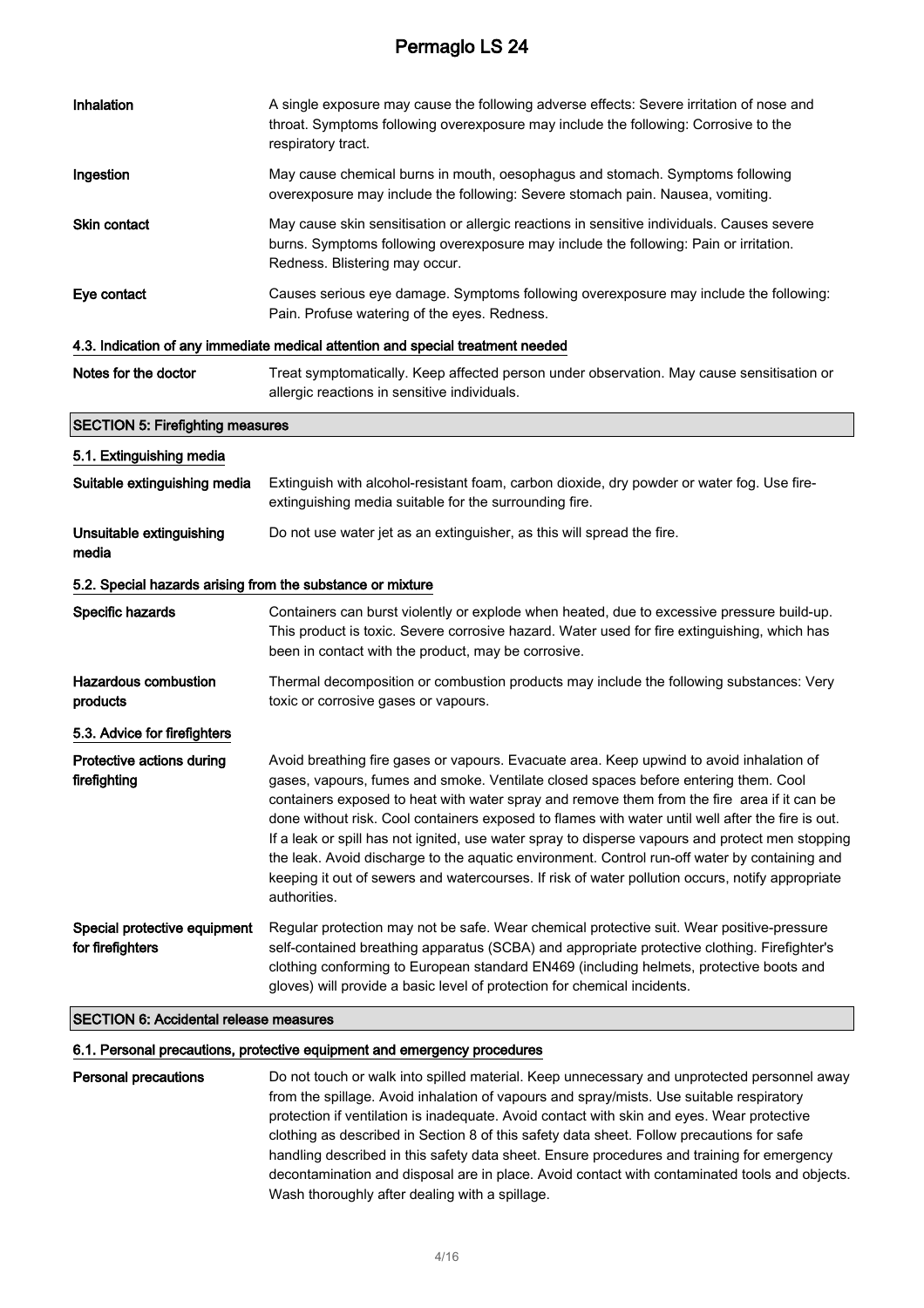#### 6.2. Environmental precautions

#### Environmental precautions Avoid discharge into drains or watercourses or onto the ground. Avoid discharge to the aquatic environment. Large Spillages: Inform the relevant authorities if environmental pollution occurs (sewers, waterways, soil or air).

#### 6.3. Methods and material for containment and cleaning up

Methods for cleaning up Wear protective clothing as described in Section 8 of this safety data sheet. Provide adequate ventilation. Approach the spillage from upwind. If leakage cannot be stopped, evacuate area. Flush spilled material into an effluent treatment plant, or proceed as follows. Contain and absorb spillage with sand, earth or other non-combustible material. Place waste in labelled, sealed containers. Clean contaminated objects and areas thoroughly, observing environmental regulations. The contaminated absorbent may pose the same hazard as the spilled material. Flush contaminated area with plenty of water. Dispose of waste to licensed waste disposal site in accordance with the requirements of the local Waste Disposal Authority. Wash thoroughly after dealing with a spillage.

#### 6.4. Reference to other sections

Reference to other sections For personal protection, see Section 8. See Section 11 for additional information on health hazards. See Section 12 for additional information on ecological hazards. For waste disposal, see Section 13.

#### SECTION 7: Handling and storage

| 7.1. Precautions for safe handling                      |                                                                                                                                                                                                                                                                                                                                                                                                                                                                                                                            |
|---------------------------------------------------------|----------------------------------------------------------------------------------------------------------------------------------------------------------------------------------------------------------------------------------------------------------------------------------------------------------------------------------------------------------------------------------------------------------------------------------------------------------------------------------------------------------------------------|
| <b>Usage precautions</b>                                | Read and follow manufacturer's recommendations. Keep away from food, drink and animal<br>feeding stuffs. Wear protective clothing as described in Section 8 of this safety data sheet.<br>Immediate first aid is imperative. Do not handle until all safety precautions have been read<br>and understood. Do not handle broken packages without protective equipment. Handle all<br>packages and containers carefully to minimise spills. Keep container tightly sealed when not<br>in use. Do not reuse empty containers. |
| Advice on general<br>occupational hygiene               | Wash promptly if skin becomes contaminated. Take off contaminated clothing. Wash<br>contaminated clothing before reuse. Do not eat, drink or smoke when using this product.<br>Wash at the end of each work shift and before eating, smoking and using the toilet. Change<br>work clothing daily before leaving workplace.                                                                                                                                                                                                 |
|                                                         | 7.2. Conditions for safe storage, including any incompatibilities                                                                                                                                                                                                                                                                                                                                                                                                                                                          |
| <b>Storage precautions</b>                              | Store away from incompatible materials (see Section 10). Store in accordance with local<br>regulations. Store in tightly-closed, original container in a dry, cool and well-ventilated place.<br>Keep containers upright. Protect containers from damage. Bund storage facilities to prevent<br>soil and water pollution in the event of spillage. The storage area floor should be leak-tight,<br>jointless and not absorbent.                                                                                            |
| Storage class                                           | Toxic storage.                                                                                                                                                                                                                                                                                                                                                                                                                                                                                                             |
| 7.3. Specific end use(s)                                |                                                                                                                                                                                                                                                                                                                                                                                                                                                                                                                            |
| Specific end use(s)                                     | The identified uses for this product are detailed in Section 1.2.                                                                                                                                                                                                                                                                                                                                                                                                                                                          |
| <b>SECTION 8: Exposure controls/Personal protection</b> |                                                                                                                                                                                                                                                                                                                                                                                                                                                                                                                            |

## 8.1. Control parameters

## Occupational exposure limits

#### Formaldehyde

Long-term exposure limit (8-hour TWA): WEL 2 ppm 2.5 mg/m<sup>3</sup> Short-term exposure limit (15-minute): WEL 2 ppm 2.5 mg/m<sup>3</sup>

#### Propane-1,2-diol

Long-term exposure limit (8-hour TWA): WEL 150 ppm 474 mg/m<sup>3</sup> total vapour and particulates Long-term exposure limit (8-hour TWA): WEL 10 mg/m<sup>3</sup> particulate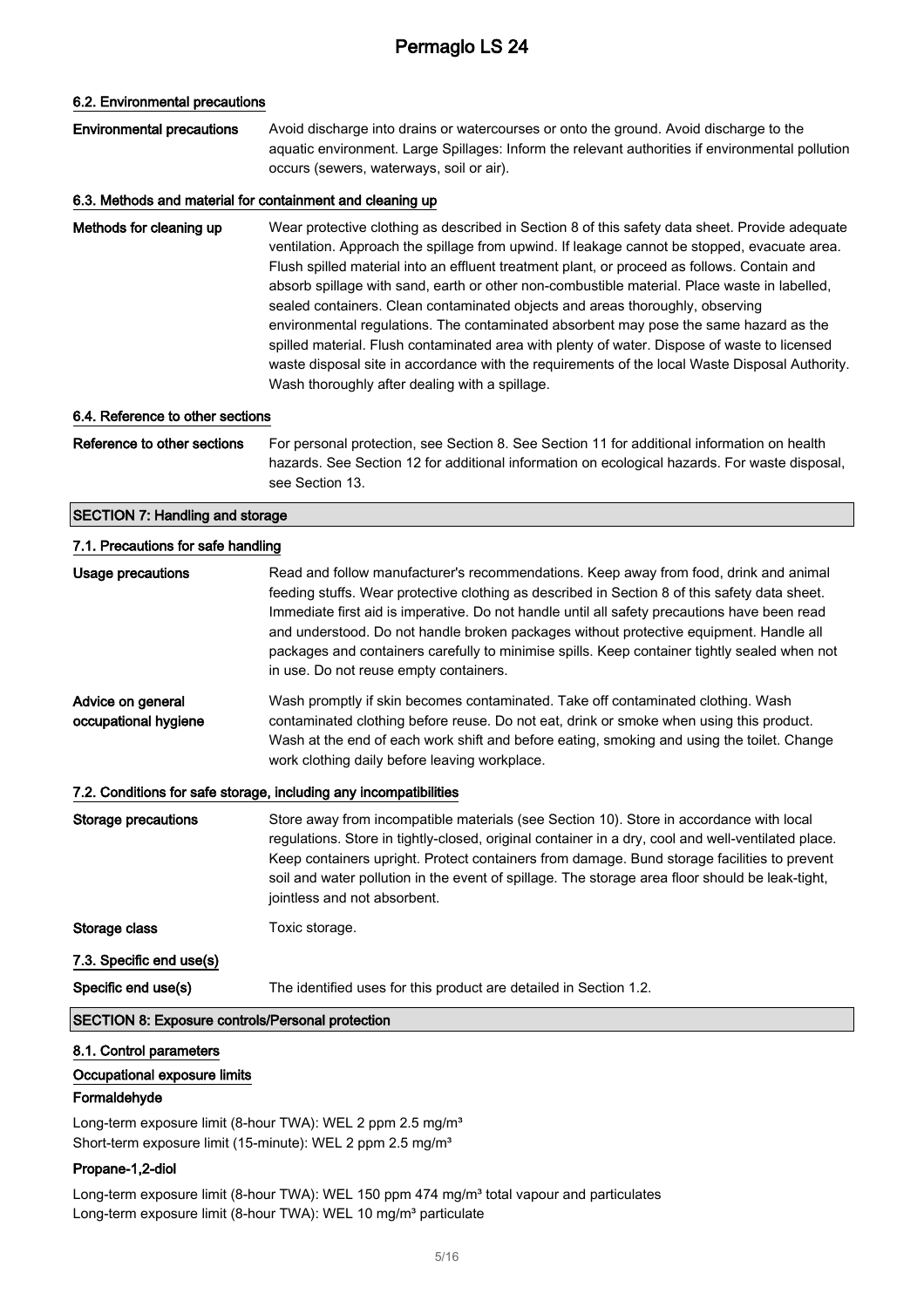### Methanol

Long-term exposure limit (8-hour TWA): WEL 200 ppm 266 mg/m<sup>3</sup> Short-term exposure limit (15-minute): WEL 250 ppm 333 mg/m<sup>3</sup> Sk

WEL = Workplace Exposure Limit. Sk = Can be absorbed through the skin.

#### 8.2. Exposure controls

Protective equipment



| Appropriate engineering<br>controls       | Provide adequate ventilation. Personal, workplace environment or biological monitoring may<br>be required to determine the effectiveness of the ventilation or other control measures and/or<br>the necessity to use respiratory protective equipment. Use process enclosures, local exhaust<br>ventilation or other engineering controls as the primary means to minimise worker exposure.<br>Personal protective equipment should only be used if worker exposure cannot be controlled<br>adequately by the engineering control measures. Ensure control measures are regularly<br>inspected and maintained. Ensure operatives are trained to minimise exposure.  |  |  |  |
|-------------------------------------------|---------------------------------------------------------------------------------------------------------------------------------------------------------------------------------------------------------------------------------------------------------------------------------------------------------------------------------------------------------------------------------------------------------------------------------------------------------------------------------------------------------------------------------------------------------------------------------------------------------------------------------------------------------------------|--|--|--|
| Eye/face protection                       | Eyewear complying with an approved standard should be worn if a risk assessment indicates<br>eye contact is possible. Personal protective equipment for eye and face protection should<br>comply with European Standard EN166. Wear tight-fitting, chemical splash goggles or face<br>shield. If inhalation hazards exist, a full-face respirator may be required instead.                                                                                                                                                                                                                                                                                          |  |  |  |
| Hand protection                           | Chemical-resistant, impervious gloves complying with an approved standard should be worn if<br>a risk assessment indicates skin contact is possible. Wear protective gloves made of the<br>following material: Rubber (natural, latex). Polyvinyl chloride (PVC). To protect hands from<br>chemicals, gloves should comply with European Standard EN374. Considering the data<br>specified by the glove manufacturer, check during use that the gloves are retaining their<br>protective properties and change them as soon as any deterioration is detected. Frequent<br>changes are recommended.                                                                  |  |  |  |
| Other skin and body<br>protection         | Appropriate footwear and additional protective clothing complying with an approved standard<br>should be worn if a risk assessment indicates skin contamination is possible.                                                                                                                                                                                                                                                                                                                                                                                                                                                                                        |  |  |  |
| Hygiene measures                          | Provide eyewash station and safety shower. Contaminated work clothing should not be<br>allowed out of the workplace. Wash contaminated clothing before reuse. Clean equipment<br>and the work area every day. Good personal hygiene procedures should be implemented.<br>Wash at the end of each work shift and before eating, smoking and using the toilet. When<br>using do not eat, drink or smoke. Preventive industrial medical examinations should be carried<br>out. Warn cleaning personnel of any hazardous properties of the product.                                                                                                                     |  |  |  |
| Respiratory protection                    | Respiratory protection complying with an approved standard should be worn if a risk<br>assessment indicates inhalation of contaminants is possible. Ensure all respiratory protective<br>equipment is suitable for its intended use and is 'CE'-marked. Check that the respirator fits<br>tightly and the filter is changed regularly. Gas and combination filter cartridges should comply<br>with European Standard EN14387. Full face mask respirators with replaceable filter cartridges<br>should comply with European Standard EN136. Half mask and quarter mask respirators with<br>replaceable filter cartridges should comply with European Standard EN140. |  |  |  |
| <b>Environmental exposure</b><br>controls | Keep container tightly sealed when not in use. Emissions from ventilation or work process<br>equipment should be checked to ensure they comply with the requirements of environmental<br>protection legislation. In some cases, fume scrubbers, filters or engineering modifications to<br>the process equipment will be necessary to reduce emissions to acceptable levels.                                                                                                                                                                                                                                                                                        |  |  |  |

### SECTION 9: Physical and chemical properties

#### 9.1. Information on basic physical and chemical properties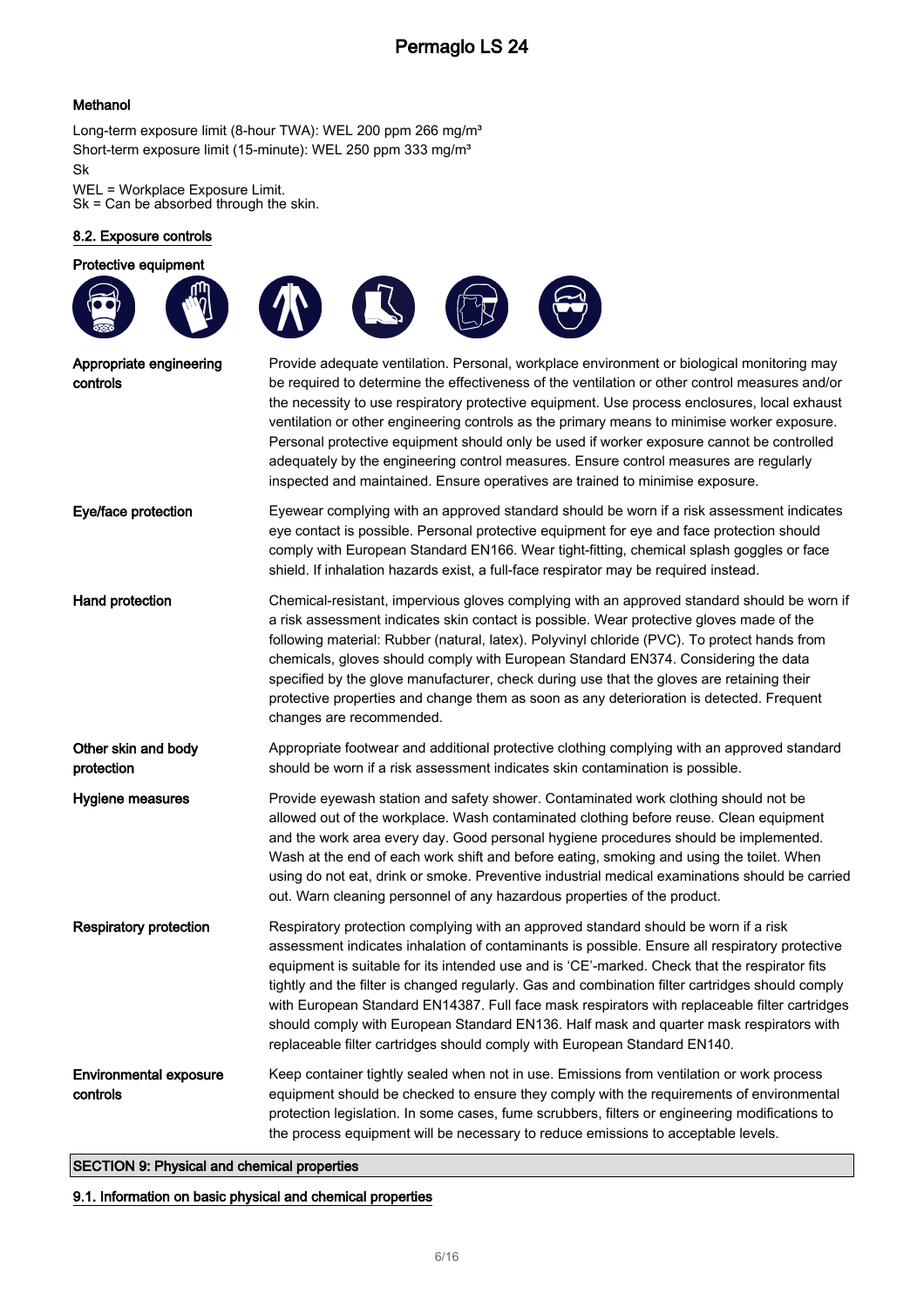| Appearance                                      | Liquid.                                                                                                                                            |  |  |
|-------------------------------------------------|----------------------------------------------------------------------------------------------------------------------------------------------------|--|--|
| Colour                                          | Dark brown. Red.                                                                                                                                   |  |  |
| Odour                                           | Pungent. Perfume.                                                                                                                                  |  |  |
| <b>Odour threshold</b>                          | Not available.                                                                                                                                     |  |  |
| рH                                              | pH (concentrated solution): 8 - 9.5                                                                                                                |  |  |
| <b>Melting point</b>                            | Not available.                                                                                                                                     |  |  |
| Initial boiling point and range                 | 94 - 97°C/202 - 206°F                                                                                                                              |  |  |
| Flash point                                     | 61 - 63°C/142 - 146°F                                                                                                                              |  |  |
| <b>Evaporation rate</b>                         | $<$ 1 (butyl acetate = 1)                                                                                                                          |  |  |
| Upper/lower flammability or<br>explosive limits | Lower flammable/explosive limit: 7% Upper flammable/explosive limit: 73%                                                                           |  |  |
| Vapour pressure                                 | Not available.                                                                                                                                     |  |  |
| Vapour density                                  | >1                                                                                                                                                 |  |  |
| <b>Relative density</b>                         | $1.055 - 1.065$                                                                                                                                    |  |  |
| Solubility(ies)                                 | Soluble in water.                                                                                                                                  |  |  |
| <b>Partition coefficient</b>                    | Not available.                                                                                                                                     |  |  |
| Auto-ignition temperature                       | Not available.                                                                                                                                     |  |  |
| <b>Decomposition Temperature</b>                | Not available.                                                                                                                                     |  |  |
| <b>Viscosity</b>                                | Not applicable.                                                                                                                                    |  |  |
| <b>Explosive properties</b>                     | Not considered to be explosive.                                                                                                                    |  |  |
| <b>Oxidising properties</b>                     | Does not meet the criteria for classification as oxidising.                                                                                        |  |  |
| 9.2. Other information                          |                                                                                                                                                    |  |  |
| Volatile organic compound                       | This product contains a maximum VOC content of 99%.                                                                                                |  |  |
| <b>SECTION 10: Stability and reactivity</b>     |                                                                                                                                                    |  |  |
| 10.1. Reactivity                                |                                                                                                                                                    |  |  |
| <b>Reactivity</b>                               | See the other subsections of this section for further details.                                                                                     |  |  |
| 10.2. Chemical stability                        |                                                                                                                                                    |  |  |
| <b>Stability</b>                                | Stable at normal ambient temperatures and when used as recommended. Stable under the<br>prescribed storage conditions.                             |  |  |
| 10.3. Possibility of hazardous reactions        |                                                                                                                                                    |  |  |
| Possibility of hazardous<br>reactions           | No potentially hazardous reactions known.                                                                                                          |  |  |
| 10.4. Conditions to avoid                       |                                                                                                                                                    |  |  |
| <b>Conditions to avoid</b>                      | Avoid heat, flames and other sources of ignition. Exposure to cold may cause precipitation of<br>the polymer, will redissolve upon gentle heating. |  |  |
| 10.5. Incompatible materials                    |                                                                                                                                                    |  |  |
| Materials to avoid                              | Avoid contact with strong oxidizers, strong alkalies, strong mineral acids, phenol and urea.                                                       |  |  |
| 10.6. Hazardous decomposition products          |                                                                                                                                                    |  |  |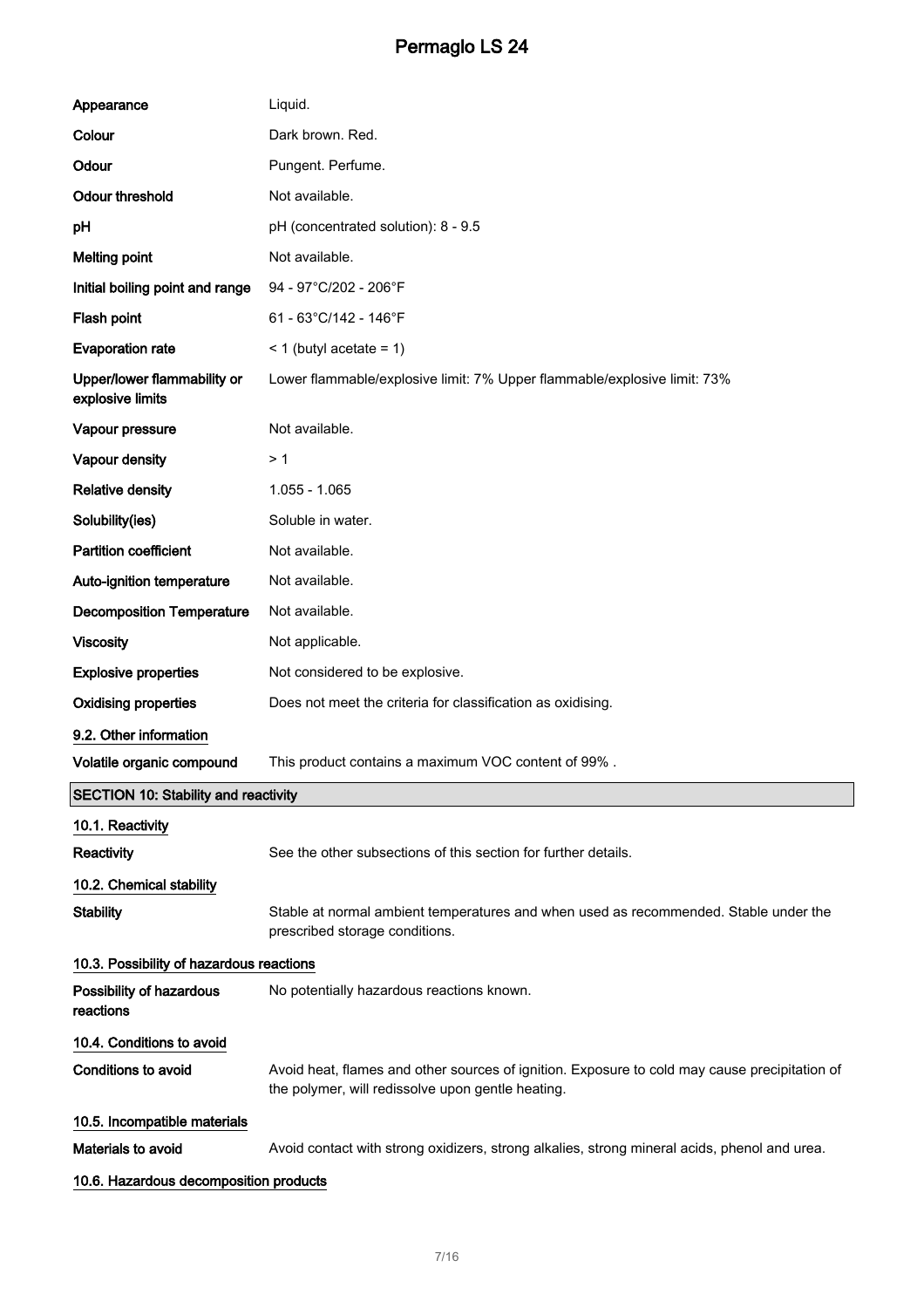### Hazardous decomposition products

Does not decompose when used and stored as recommended. Thermal decomposition or combustion products may include the following substances: Corrosive gases or vapours. Carbon dioxide (CO2). Carbon monoxide (CO). Formic acid Hydrocarbons. Hydrogen. Formaldehyde.

### SECTION 11: Toxicological information

| 11.1. Information on toxicological effects         |                                                                                                            |  |  |  |
|----------------------------------------------------|------------------------------------------------------------------------------------------------------------|--|--|--|
| Acute toxicity - oral                              |                                                                                                            |  |  |  |
| Summary                                            | Harmful if swallowed.                                                                                      |  |  |  |
| ATE oral (mg/kg)                                   | 352.94                                                                                                     |  |  |  |
| Acute toxicity - dermal                            |                                                                                                            |  |  |  |
| Summary                                            | Toxic in contact with skin.                                                                                |  |  |  |
| ATE dermal (mg/kg)                                 | 857.14                                                                                                     |  |  |  |
| Acute toxicity - inhalation                        |                                                                                                            |  |  |  |
| Summary                                            | Harmful if inhaled.                                                                                        |  |  |  |
| ATE inhalation (gases ppm)                         | 2,800.0                                                                                                    |  |  |  |
| ATE inhalation (vapours mg/l)                      | 30.0                                                                                                       |  |  |  |
| Skin corrosion/irritation                          |                                                                                                            |  |  |  |
| Summary                                            | Causes severe skin burns and eye damage.                                                                   |  |  |  |
| Serious eye damage/irritation                      |                                                                                                            |  |  |  |
| Summary                                            | Causes serious eye damage.                                                                                 |  |  |  |
| Respiratory sensitisation                          |                                                                                                            |  |  |  |
| Summary                                            | Based on available data the classification criteria are not met.                                           |  |  |  |
| Skin sensitisation                                 |                                                                                                            |  |  |  |
| Summary                                            | May cause an allergic skin reaction.                                                                       |  |  |  |
| Germ cell mutagenicity                             |                                                                                                            |  |  |  |
| Summary                                            | Suspected of causing genetic defects.                                                                      |  |  |  |
| Carcinogenicity                                    |                                                                                                            |  |  |  |
| Summary                                            | May cause cancer.                                                                                          |  |  |  |
| <b>IARC</b> carcinogenicity                        | Contains a substance/a group of substances which may cause cancer. IARC Group 1<br>Carcinogenic to humans. |  |  |  |
| Reproductive toxicity                              |                                                                                                            |  |  |  |
| Summary                                            | Based on available data the classification criteria are not met.                                           |  |  |  |
| Specific target organ toxicity - single exposure   |                                                                                                            |  |  |  |
| Summary                                            | Causes damage to organs . May cause respiratory irritation.                                                |  |  |  |
| <b>Target organs</b>                               | Respiratory system, lungs                                                                                  |  |  |  |
| Specific target organ toxicity - repeated exposure |                                                                                                            |  |  |  |
| Summary                                            | Based on available data the classification criteria are not met.                                           |  |  |  |
| <b>Aspiration hazard</b>                           |                                                                                                            |  |  |  |
| Summary                                            | Based on available data the classification criteria are not met.                                           |  |  |  |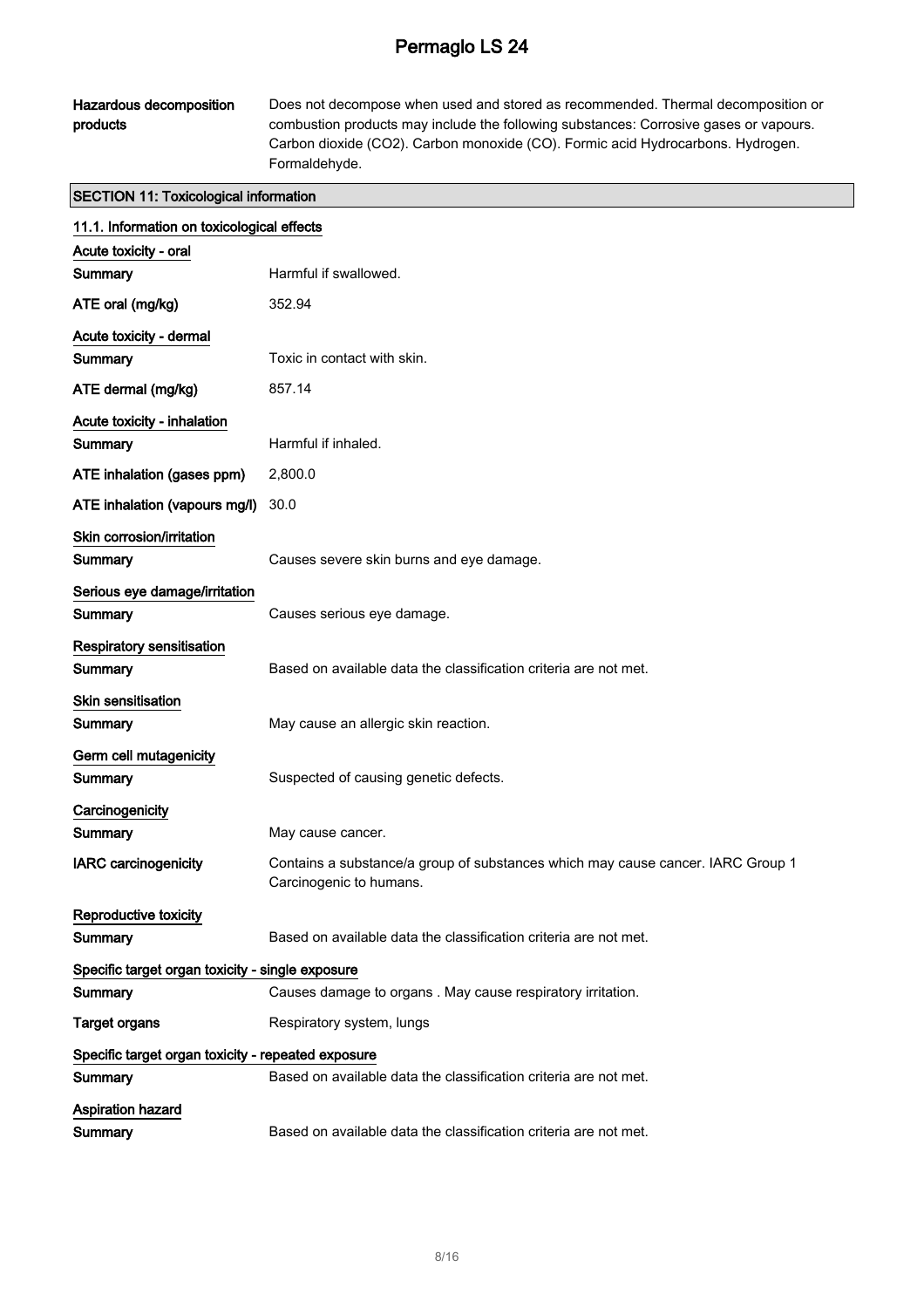| General information           | May cause cancer after repeated exposure. Risk of cancer depends on duration and level of<br>exposure. May cause genetic defects. The severity of the symptoms described will vary<br>dependent on the concentration and the length of exposure. |  |  |  |
|-------------------------------|--------------------------------------------------------------------------------------------------------------------------------------------------------------------------------------------------------------------------------------------------|--|--|--|
| Inhalation                    | Corrosive to the respiratory tract. Symptoms following overexposure may include the<br>following: Severe irritation of nose and throat.                                                                                                          |  |  |  |
| Ingestion                     | May cause chemical burns in mouth, oesophagus and stomach. Symptoms following<br>overexposure may include the following: Severe stomach pain. Nausea, vomiting.                                                                                  |  |  |  |
| <b>Skin contact</b>           | May cause skin sensitisation or allergic reactions in sensitive individuals. Causes severe<br>burns. Symptoms following overexposure may include the following: Pain or irritation.<br>Redness. Blistering may occur.                            |  |  |  |
| Eye contact                   | Causes serious eye damage. Symptoms following overexposure may include the following:<br>Pain. Profuse watering of the eyes. Redness.                                                                                                            |  |  |  |
| Route of exposure             | Ingestion Inhalation Skin and/or eye contact                                                                                                                                                                                                     |  |  |  |
| <b>Target organs</b>          | Respiratory system, lungs                                                                                                                                                                                                                        |  |  |  |
| <b>Medical considerations</b> | Skin disorders and allergies.                                                                                                                                                                                                                    |  |  |  |
| _                             |                                                                                                                                                                                                                                                  |  |  |  |

#### Toxicological information on ingredients.

### Formaldehyde

| Acute toxicity - oral                |                                                                                                                                                                                                         |  |  |
|--------------------------------------|---------------------------------------------------------------------------------------------------------------------------------------------------------------------------------------------------------|--|--|
| Notes (oral LD <sub>50</sub> )       | Toxic if swallowed.                                                                                                                                                                                     |  |  |
| ATE oral (mg/kg)                     | 100.0                                                                                                                                                                                                   |  |  |
| Acute toxicity - dermal              |                                                                                                                                                                                                         |  |  |
| Notes (dermal LD <sub>50</sub> )     | Toxic in contact with skin.                                                                                                                                                                             |  |  |
| ATE dermal (mg/kg)                   | 300.0                                                                                                                                                                                                   |  |  |
| Acute toxicity - inhalation          |                                                                                                                                                                                                         |  |  |
| Notes (inhalation LC <sub>50</sub> ) | Toxic if inhaled.                                                                                                                                                                                       |  |  |
| <b>ATE inhalation (gases</b><br>ppm) | 700.0                                                                                                                                                                                                   |  |  |
| Skin corrosion/irritation            |                                                                                                                                                                                                         |  |  |
| Animal data                          | Dose: 1 mL, 20 hours, Rabbit Erythema/eschar score: Moderate to severe<br>erythema (3). Oedema score: Moderate oedema - raised approximately 1 mm (3).<br>REACH dossier information. Corrosive to skin. |  |  |
| Serious eye damage/irritation        |                                                                                                                                                                                                         |  |  |
| Serious eye<br>damage/irritation     | Corrosive to skin. Corrosivity to eyes is assumed. Causes serious eye damage.                                                                                                                           |  |  |
| Respiratory sensitisation            |                                                                                                                                                                                                         |  |  |
| <b>Respiratory sensitisation</b>     | Mouse: Not sensitising. REACH dossier information. Based on available data the<br>classification criteria are not met.                                                                                  |  |  |
| <b>Skin sensitisation</b>            |                                                                                                                                                                                                         |  |  |
| Skin sensitisation                   | Local Lymph Node Assay (LLNA) - Mouse: Sensitising. REACH dossier<br>information. Epidemiological studies have shown evidence of skin sensitisation.                                                    |  |  |
| Germ cell mutagenicity               |                                                                                                                                                                                                         |  |  |
| Genotoxicity - in vitro              | DNA damage and/or repair: Positive. REACH dossier information. Suspected of<br>causing genetic defects.                                                                                                 |  |  |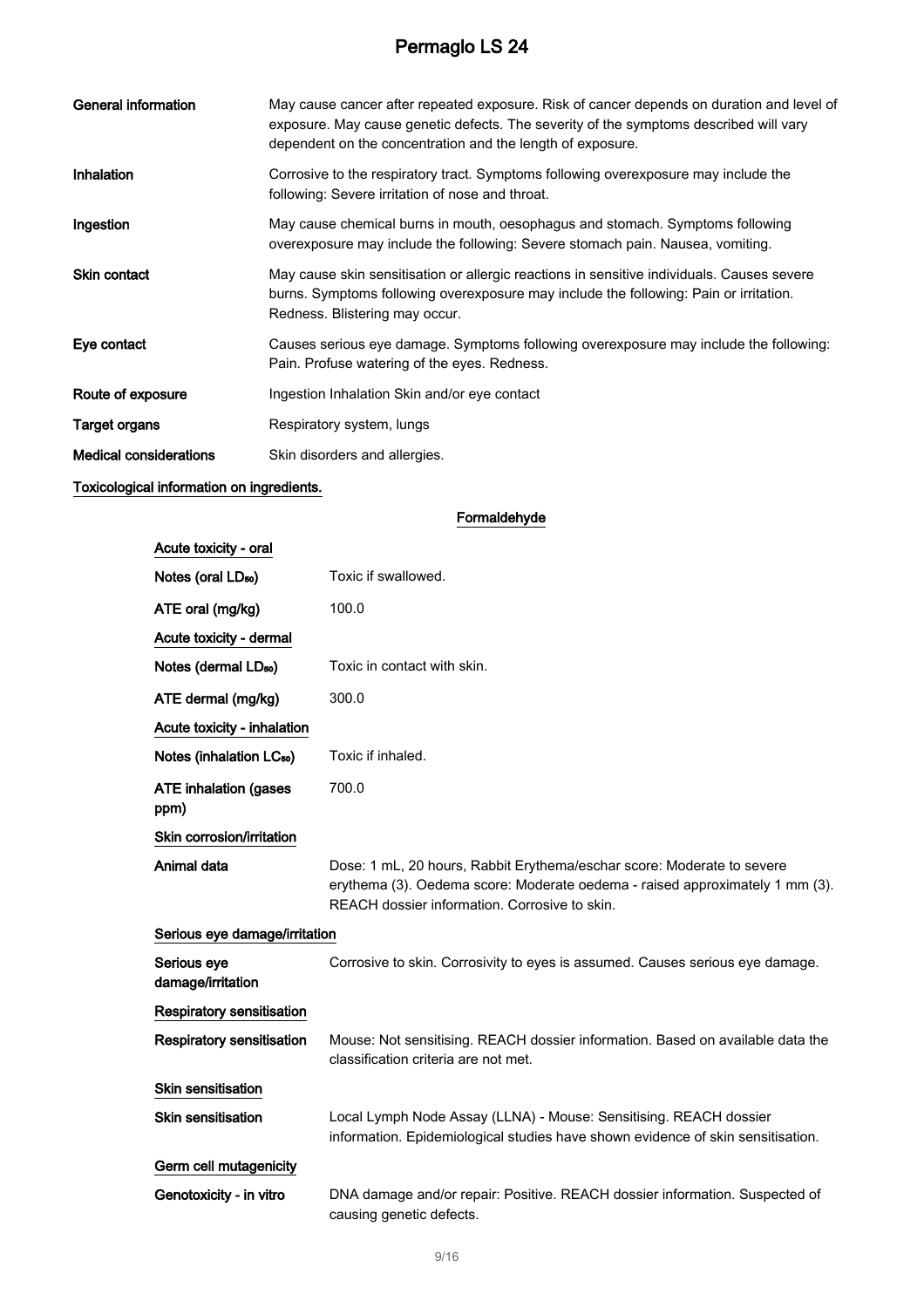| Genotoxicity - in vivo                             | DNA-protein cross-links (DPC): Positive. REACH dossier information. Suspected of<br>causing genetic defects.                                                    |  |  |
|----------------------------------------------------|-----------------------------------------------------------------------------------------------------------------------------------------------------------------|--|--|
| Carcinogenicity                                    |                                                                                                                                                                 |  |  |
| Carcinogenicity                                    | NOAEC 15 ppm, Inhalation, Mouse May cause cancer.                                                                                                               |  |  |
| <b>IARC</b> carcinogenicity                        | IARC Group 1 Carcinogenic to humans.                                                                                                                            |  |  |
| NTP carcinogenicity                                | Known human carcinogen.                                                                                                                                         |  |  |
| Reproductive toxicity                              |                                                                                                                                                                 |  |  |
| Reproductive toxicity -<br>fertility               | Based on available data the classification criteria are not met.                                                                                                |  |  |
| Reproductive toxicity -<br>development             | Developmental toxicity: - NOAEC: 10 ppm, Inhalation, Rat REACH dossier<br>information. Based on available data the classification criteria are not met.         |  |  |
| Specific target organ toxicity - single exposure   |                                                                                                                                                                 |  |  |
| STOT - single exposure                             | STOT SE 3 - H335 May cause respiratory irritation.                                                                                                              |  |  |
| <b>Target organs</b>                               | Respiratory system, lungs                                                                                                                                       |  |  |
| Specific target organ toxicity - repeated exposure |                                                                                                                                                                 |  |  |
|                                                    | STOT - repeated exposure LOAEL 82 mg/kg/day, Oral, Rat REACH dossier information. Based on available<br>data the classification criteria are not met.           |  |  |
| <b>Aspiration hazard</b>                           |                                                                                                                                                                 |  |  |
| <b>Aspiration hazard</b>                           | Not anticipated to present an aspiration hazard, based on chemical structure.                                                                                   |  |  |
|                                                    | Methanol                                                                                                                                                        |  |  |
| Acute toxicity - oral                              |                                                                                                                                                                 |  |  |
| Notes (oral LD <sub>50</sub> )                     | International Programme on Chemical Safety (IPCS) (1997) Environmental Health<br>Criteria 196: Methanol. Geneva, World Health Organization. Toxic if swallowed. |  |  |
| ATE oral (mg/kg)                                   | 300.0                                                                                                                                                           |  |  |
| Acute toxicity - dermal                            |                                                                                                                                                                 |  |  |
| Notes (dermal LD <sub>50</sub> )                   | Converted acute toxicity point estimate (cATpE) Toxic in contact with skin.                                                                                     |  |  |
| ATE dermal (mg/kg)                                 | 300.0                                                                                                                                                           |  |  |
| Acute toxicity - inhalation                        |                                                                                                                                                                 |  |  |
| Notes (inhalation LC <sub>50</sub> )               | Converted acute toxicity point estimate (cATpE) Toxic if inhaled.                                                                                               |  |  |
| <b>ATE inhalation (vapours</b><br>mg/l)            | 3.0                                                                                                                                                             |  |  |
| Skin corrosion/irritation                          |                                                                                                                                                                 |  |  |
| Animal data                                        | Dose: 2.5cm x 2.5cm, 20 hours, Rabbit Erythema/eschar score: No erythema (0).<br>Oedema score: No oedema (0). Not irritating. REACH dossier information.        |  |  |
| Serious eye damage/irritation                      |                                                                                                                                                                 |  |  |
| Serious eye<br>damage/irritation                   | Dose: 0.05 ml, 24 hours, Rabbit Not irritating. REACH dossier information.                                                                                      |  |  |
| Skin sensitisation                                 |                                                                                                                                                                 |  |  |
| <b>Skin sensitisation</b>                          | Guinea pig maximization test (GPMT) - Guinea pig: Not sensitising. REACH dossier<br>information.                                                                |  |  |
| Germ cell mutagenicity                             |                                                                                                                                                                 |  |  |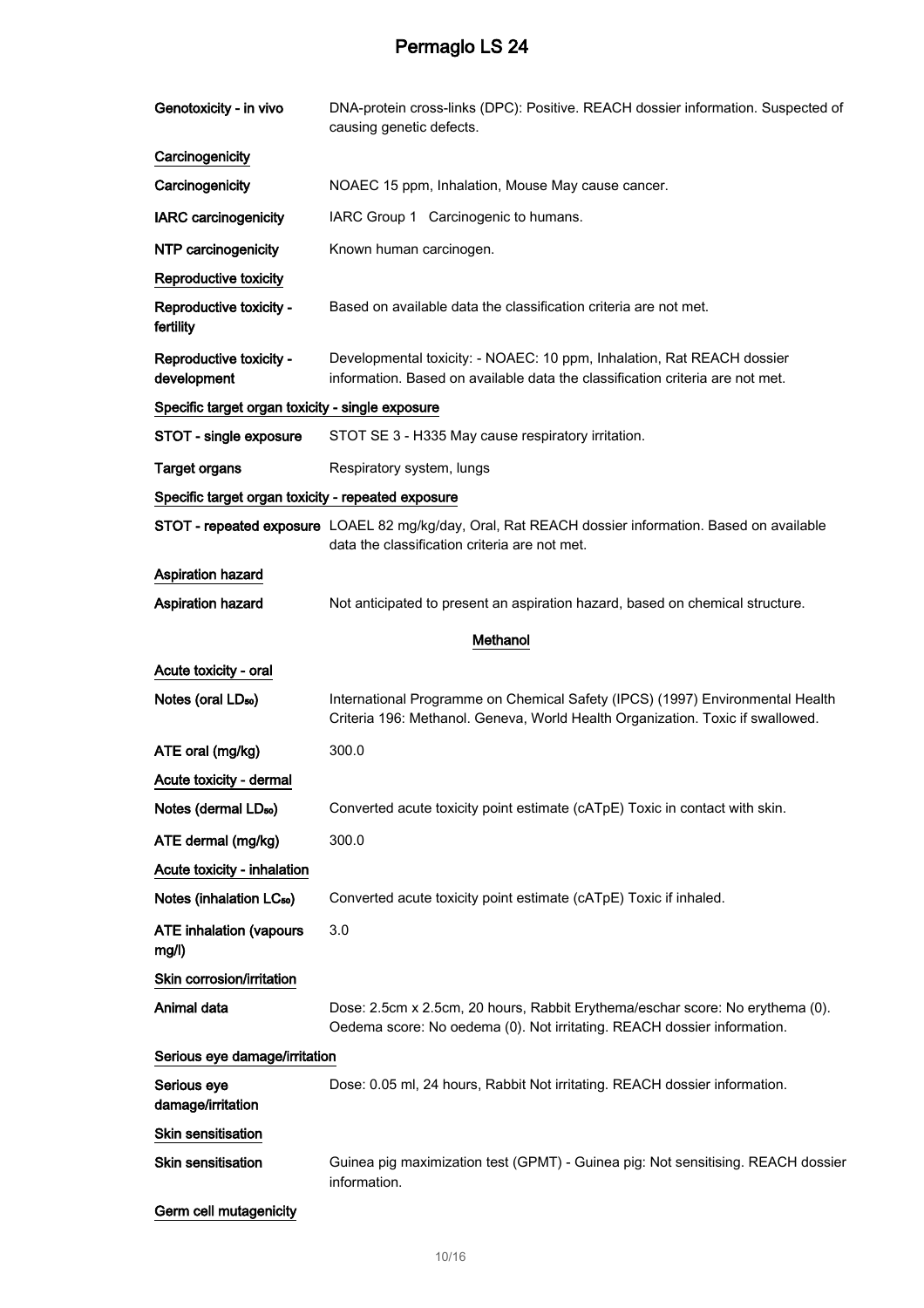| Genotoxicity - in vitro                            | Gene mutation: Negative.                                                                                                                   |  |  |
|----------------------------------------------------|--------------------------------------------------------------------------------------------------------------------------------------------|--|--|
| Genotoxicity - in vivo                             | Chromosome aberration: Negative.                                                                                                           |  |  |
| Carcinogenicity                                    |                                                                                                                                            |  |  |
| Carcinogenicity                                    | NOAEC >1.3 mg/l, Inhalation, Mouse                                                                                                         |  |  |
| Reproductive toxicity                              |                                                                                                                                            |  |  |
| Reproductive toxicity -<br>fertility               | Two-generation study - NOAEC 1.3 mg/l, Inhalation, Rat P REACH dossier<br>information.                                                     |  |  |
| Reproductive toxicity -<br>development             | Maternal toxicity: - NOAEL: 5000 mg/kg/day, Oral, Mouse Teratogenicity: - LOAEL:<br>5000 mg/kg/day, Oral, Mouse REACH dossier information. |  |  |
| Specific target organ toxicity - single exposure   |                                                                                                                                            |  |  |
| STOT - single exposure                             | <b>STOT SE 1 - H370</b>                                                                                                                    |  |  |
| <b>Target organs</b>                               | Eyes Central nervous system                                                                                                                |  |  |
| Specific target organ toxicity - repeated exposure |                                                                                                                                            |  |  |
|                                                    | STOT - repeated exposure Not classified as a specific target organ toxicant after repeated exposure.                                       |  |  |
| <b>Aspiration hazard</b>                           |                                                                                                                                            |  |  |
| Aspiration hazard                                  | Not relevant.                                                                                                                              |  |  |
| 2: Ecological information                          |                                                                                                                                            |  |  |
|                                                    |                                                                                                                                            |  |  |

# 12.1. Toxicity Acute aquatic toxicity Summary Based on available data the classification criteria are not met. Chronic aquatic toxicity Summary Based on available data the classification criteria are not met.

## Ecological information on ingredients.

SECTION 1

## Formaldehyde

| <b>Toxicity</b>                           | Based on available data the classification criteria are not met.                                                                                                                 |  |  |
|-------------------------------------------|----------------------------------------------------------------------------------------------------------------------------------------------------------------------------------|--|--|
| Acute aquatic toxicity                    |                                                                                                                                                                                  |  |  |
| Acute toxicity - fish                     | LC <sub>50</sub> , 96 hours: 6.7 mg/l, Striped bass (Morone saxatilis)                                                                                                           |  |  |
| Acute toxicity - aquatic<br>invertebrates | EC <sub>50</sub> , 48 hours: 5.8 mg/l, Daphnia pulex                                                                                                                             |  |  |
| Acute toxicity - aquatic<br>plants        | EC <sub>50</sub> , 72 hours: 3.48 mg/l, Scenedesmus subspicatus                                                                                                                  |  |  |
|                                           | Methanol                                                                                                                                                                         |  |  |
|                                           |                                                                                                                                                                                  |  |  |
| Toxicity                                  | Aquatic toxicity is unlikely to occur. Based on available data the classification<br>criteria are not met.                                                                       |  |  |
| Acute aquatic toxicity                    |                                                                                                                                                                                  |  |  |
| Acute toxicity - fish                     | LC <sub>50</sub> , 96 hours: 15400 mg/l, Lepomis macrochirus (Bluegill)<br>EC <sub>50</sub> , 96 hours: 12700 mg/l, Lepomis macrochirus (Bluegill)<br>REACH dossier information. |  |  |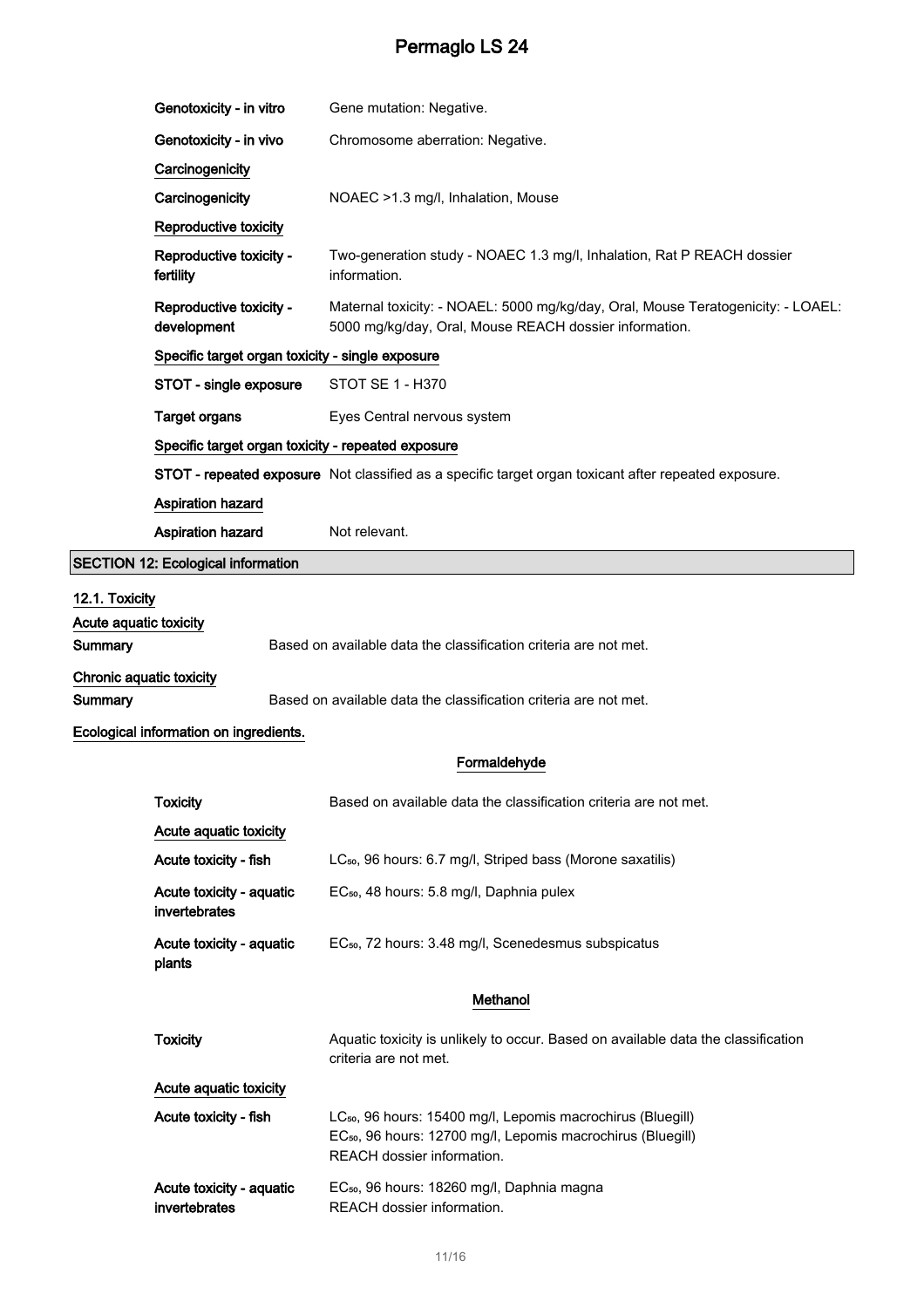| Acute toxicity - aquatic      | EC <sub>50</sub> , 96 hours: ~ 22000 mg/l, Pseudokirchneriella subcapitata |  |  |
|-------------------------------|----------------------------------------------------------------------------|--|--|
| plants                        | REACH dossier information.                                                 |  |  |
| Acute toxicity -              | $IC_{50}$ , 3 hours: $>1000$ mg/l, Activated sludge                        |  |  |
| microorganisms                | REACH dossier information.                                                 |  |  |
| Chronic aquatic toxicity      |                                                                            |  |  |
| Chronic toxicity - fish early | NOEC, 200 hours: 7900 mg/l, Oryzias latipes (Red killifish)                |  |  |
| life stage                    | REACH dossier information.                                                 |  |  |

### 12.2. Persistence and degradability

Persistence and degradability The degradability of the product is not known.

#### Ecological information on ingredients.

#### Formaldehyde

|                                        | Persistence and<br>degradability       |                | The product is biodegradable.                                                                                                                                                                                                |
|----------------------------------------|----------------------------------------|----------------|------------------------------------------------------------------------------------------------------------------------------------------------------------------------------------------------------------------------------|
|                                        | Phototransformation                    |                | Water - DT <sub>50</sub> : 1.7 days<br>Estimated value.                                                                                                                                                                      |
|                                        |                                        |                | Methanol                                                                                                                                                                                                                     |
|                                        | Phototransformation                    |                | Water - DT <sub>50</sub> : 17.2 days<br>REACH dossier information.                                                                                                                                                           |
|                                        | Biodegradation                         |                | Water - Degradation (95%): 20 days<br>Water - Degradation (91%): 15 days<br>Water - Degradation (88%): 10 days<br>Water - Degradation (76%): 5 days<br>REACH dossier information.<br>The substance is readily biodegradable. |
|                                        | 12.3. Bioaccumulative potential        |                |                                                                                                                                                                                                                              |
|                                        | <b>Bioaccumulative potential</b>       |                | No data available on bioaccumulation.                                                                                                                                                                                        |
| <b>Partition coefficient</b>           |                                        | Not available. |                                                                                                                                                                                                                              |
| Ecological information on ingredients. |                                        |                |                                                                                                                                                                                                                              |
|                                        |                                        |                | Formaldehyde                                                                                                                                                                                                                 |
|                                        | Bioaccumulative potential              |                | BCF: <1, Litopenaeus stylirostris (blue shrimp) : ,                                                                                                                                                                          |
| <b>Partition coefficient</b>           |                                        |                | log Pow: 0.35                                                                                                                                                                                                                |
|                                        |                                        |                | Methanol                                                                                                                                                                                                                     |
|                                        | <b>Bioaccumulative potential</b>       |                | BCF: 4.5, Cyprinus carpio (Common carp)                                                                                                                                                                                      |
|                                        | <b>Partition coefficient</b>           |                | log Pow: -0.77 REACH dossier information.                                                                                                                                                                                    |
| 12.4. Mobility in soil                 |                                        |                |                                                                                                                                                                                                                              |
| <b>Mobility</b>                        |                                        |                | No data available.                                                                                                                                                                                                           |
|                                        | Ecological information on ingredients. |                |                                                                                                                                                                                                                              |
|                                        |                                        |                |                                                                                                                                                                                                                              |

## Formaldehyde

Mobility The product is soluble in water.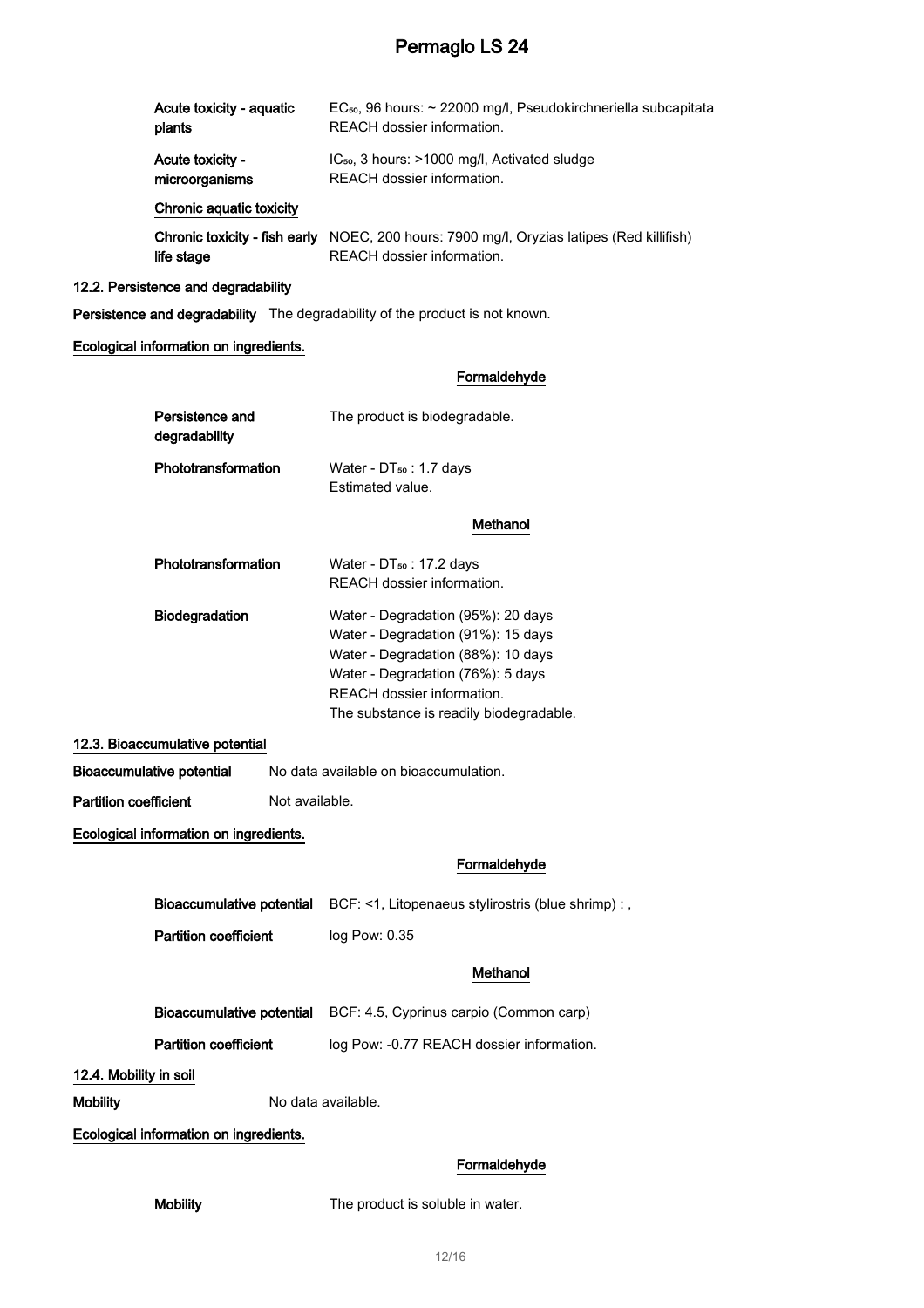|                                                                                                                                                                                                                                                                                                                                                                                                                                                                                                                                                                                                                                       | Adsorption/desorption<br>coefficient                                                                                       |             | - log Koc: 1.202 @ °C Estimated value.                                  |
|---------------------------------------------------------------------------------------------------------------------------------------------------------------------------------------------------------------------------------------------------------------------------------------------------------------------------------------------------------------------------------------------------------------------------------------------------------------------------------------------------------------------------------------------------------------------------------------------------------------------------------------|----------------------------------------------------------------------------------------------------------------------------|-------------|-------------------------------------------------------------------------|
|                                                                                                                                                                                                                                                                                                                                                                                                                                                                                                                                                                                                                                       | Henry's law constant                                                                                                       |             | 0.034 Pa m <sup>3</sup> /mol @ 25°C                                     |
|                                                                                                                                                                                                                                                                                                                                                                                                                                                                                                                                                                                                                                       | Surface tension                                                                                                            |             | 69.9 mN/m @ 25°C                                                        |
|                                                                                                                                                                                                                                                                                                                                                                                                                                                                                                                                                                                                                                       |                                                                                                                            |             | Methanol                                                                |
|                                                                                                                                                                                                                                                                                                                                                                                                                                                                                                                                                                                                                                       | <b>Mobility</b>                                                                                                            |             | Mobile.                                                                 |
|                                                                                                                                                                                                                                                                                                                                                                                                                                                                                                                                                                                                                                       | Adsorption/desorption<br>coefficient                                                                                       |             | Soil - Koc: 0.13-0.61 @ 6°C                                             |
|                                                                                                                                                                                                                                                                                                                                                                                                                                                                                                                                                                                                                                       | Henry's law constant                                                                                                       |             | 0.461 Pa m <sup>3</sup> /mol @ 25°C                                     |
|                                                                                                                                                                                                                                                                                                                                                                                                                                                                                                                                                                                                                                       | 12.5. Results of PBT and vPvB assessment                                                                                   |             |                                                                         |
| assessment                                                                                                                                                                                                                                                                                                                                                                                                                                                                                                                                                                                                                            | Results of PBT and vPvB                                                                                                    |             | This product does not contain any substances classified as PBT or vPvB. |
|                                                                                                                                                                                                                                                                                                                                                                                                                                                                                                                                                                                                                                       | Ecological information on ingredients.                                                                                     |             |                                                                         |
|                                                                                                                                                                                                                                                                                                                                                                                                                                                                                                                                                                                                                                       |                                                                                                                            |             | Formaldehyde                                                            |
|                                                                                                                                                                                                                                                                                                                                                                                                                                                                                                                                                                                                                                       | This substance is not classified as PBT or vPvB according to current EU criteria.<br>Results of PBT and vPvB<br>assessment |             |                                                                         |
|                                                                                                                                                                                                                                                                                                                                                                                                                                                                                                                                                                                                                                       |                                                                                                                            |             | Methanol                                                                |
| Results of PBT and vPvB This substance is not classified as PBT or vPvB according to current EU criteria.<br>assessment                                                                                                                                                                                                                                                                                                                                                                                                                                                                                                               |                                                                                                                            |             |                                                                         |
|                                                                                                                                                                                                                                                                                                                                                                                                                                                                                                                                                                                                                                       | 12.6. Other adverse effects                                                                                                |             |                                                                         |
| Other adverse effects                                                                                                                                                                                                                                                                                                                                                                                                                                                                                                                                                                                                                 |                                                                                                                            | None known. |                                                                         |
|                                                                                                                                                                                                                                                                                                                                                                                                                                                                                                                                                                                                                                       | <b>SECTION 13: Disposal considerations</b>                                                                                 |             |                                                                         |
|                                                                                                                                                                                                                                                                                                                                                                                                                                                                                                                                                                                                                                       | 13.1. Waste treatment methods                                                                                              |             |                                                                         |
| <b>General information</b><br>Reuse or recycle products wherever possible. Disposal of this product, process solutions,<br>residues and by-products should at all times comply with the requirements of environmental<br>protection and waste disposal legislation and any local authority requirements. When handling<br>waste, the safety precautions applying to handling of the product should be considered. Care<br>should be taken when handling emptied containers that have not been thoroughly cleaned or<br>rinsed out. Empty containers or liners may retain some product residues and hence be<br>potentially hazardous. |                                                                                                                            |             |                                                                         |
| <b>Disposal methods</b><br>Do not empty into drains. Dispose of surplus products and those that cannot be recycled via a<br>licensed waste disposal contractor. Waste, residues, empty containers, discarded work<br>clothes and contaminated cleaning materials should be collected in designated containers,<br>labelled with their contents. Incineration or landfill should only be considered when recycling is<br>not feasible.                                                                                                                                                                                                 |                                                                                                                            |             |                                                                         |
| <b>SECTION 14: Transport information</b>                                                                                                                                                                                                                                                                                                                                                                                                                                                                                                                                                                                              |                                                                                                                            |             |                                                                         |
| 14.1 UN number                                                                                                                                                                                                                                                                                                                                                                                                                                                                                                                                                                                                                        |                                                                                                                            |             |                                                                         |

| 14. I. UN number |      |
|------------------|------|
| UN No. (ADR/RID) | 2922 |
| UN No. (IMDG)    | 2922 |
| UN No. (ICAO)    | 2922 |
| UN No. (ADN)     | 2922 |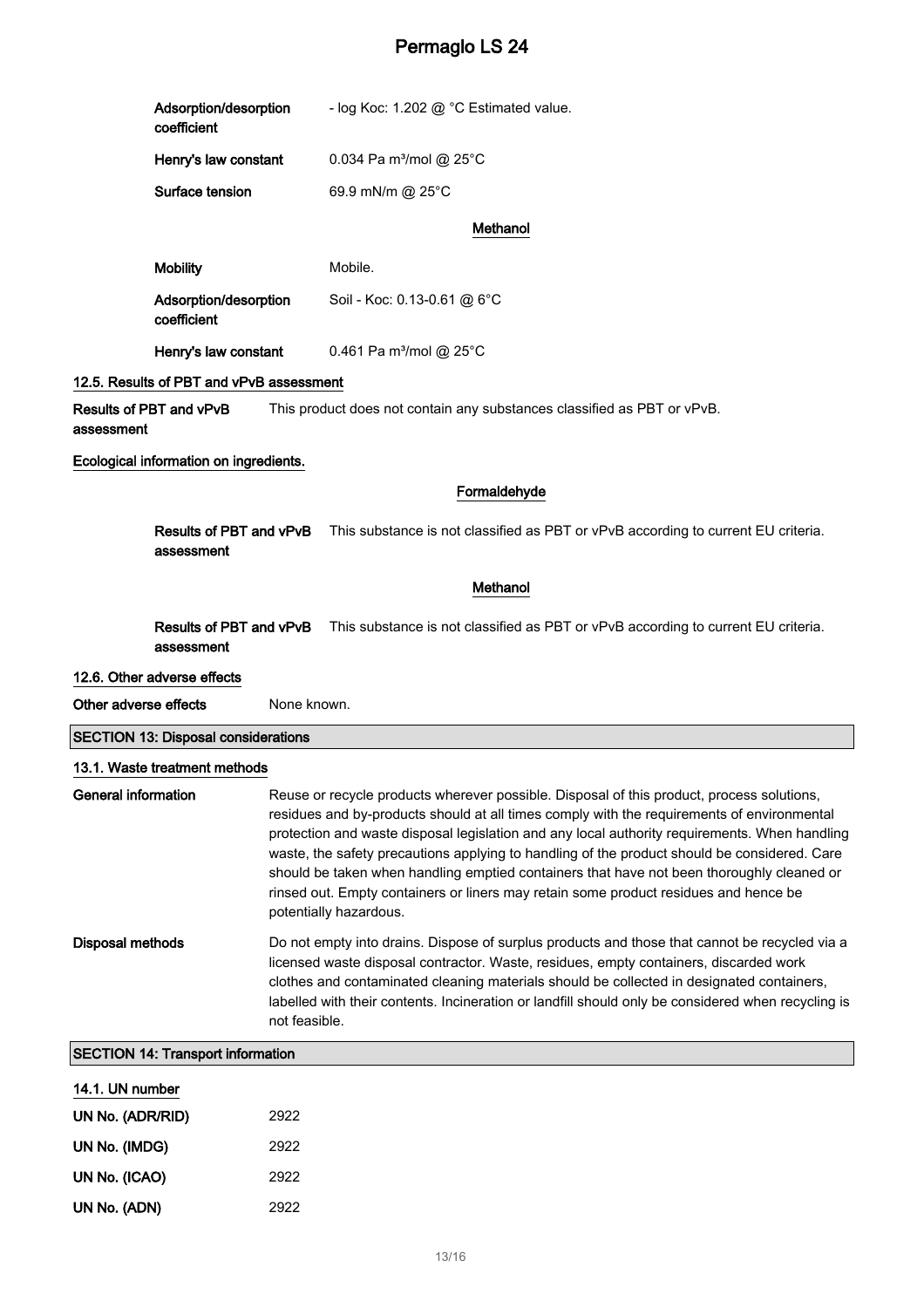#### 14.2. UN proper shipping name

| Proper shipping name<br>(ADR/RID) | CORROSIVE LIQUID, TOXIC, N.O.S. (CONTAINS Formaldehyde, Methanol)                             |
|-----------------------------------|-----------------------------------------------------------------------------------------------|
|                                   | Proper shipping name (IMDG) CORROSIVE LIQUID, TOXIC, N.O.S. (CONTAINS Formaldehyde, Methanol) |
|                                   | Proper shipping name (ICAO) CORROSIVE LIQUID, TOXIC, N.O.S. (CONTAINS Formaldehyde, Methanol) |
|                                   | Proper shipping name (ADN) CORROSIVE LIQUID, TOXIC, N.O.S. (CONTAINS Formaldehyde, Methanol)  |

### 14.3. Transport hazard class(es)

| ADR/RID class                      | 8               |
|------------------------------------|-----------------|
| ADR/RID subsidiary risk            | 6.1             |
| <b>ADR/RID classification code</b> | CT <sub>1</sub> |
| ADR/RID label                      | 8               |
| <b>IMDG class</b>                  | 8               |
| <b>IMDG subsidiary risk</b>        | 6.1             |
| ICAO class/division                | 8               |
| <b>ICAO subsidiary risk</b>        | 6.1             |
| ADN class                          | 8               |
| ADN subsidiary risk                | 6.1             |
|                                    |                 |

## Transport labels



### 14.4. Packing group

| ADR/RID packing group<br>Ш |   |
|----------------------------|---|
| <b>IMDG packing group</b>  | Ш |
| ICAO packing group         | Ш |
| ADN packing group          | Ш |

### 14.5. Environmental hazards

Environmentally hazardous substance/marine pollutant No.

| 14.6. Special precautions for user               |          |  |
|--------------------------------------------------|----------|--|
| F <sub>m</sub> S                                 | F-A. S-B |  |
| ADR transport category                           | 2        |  |
| <b>Emergency Action Code</b>                     | 2Χ       |  |
| <b>Hazard Identification Number</b><br>(ADR/RID) | 86       |  |
| Tunnel restriction code                          | (E)      |  |

## 14.7. Transport in bulk according to Annex II of MARPOL and the IBC Code

Transport in bulk according to Not applicable. Annex II of MARPOL 73/78 and the IBC Code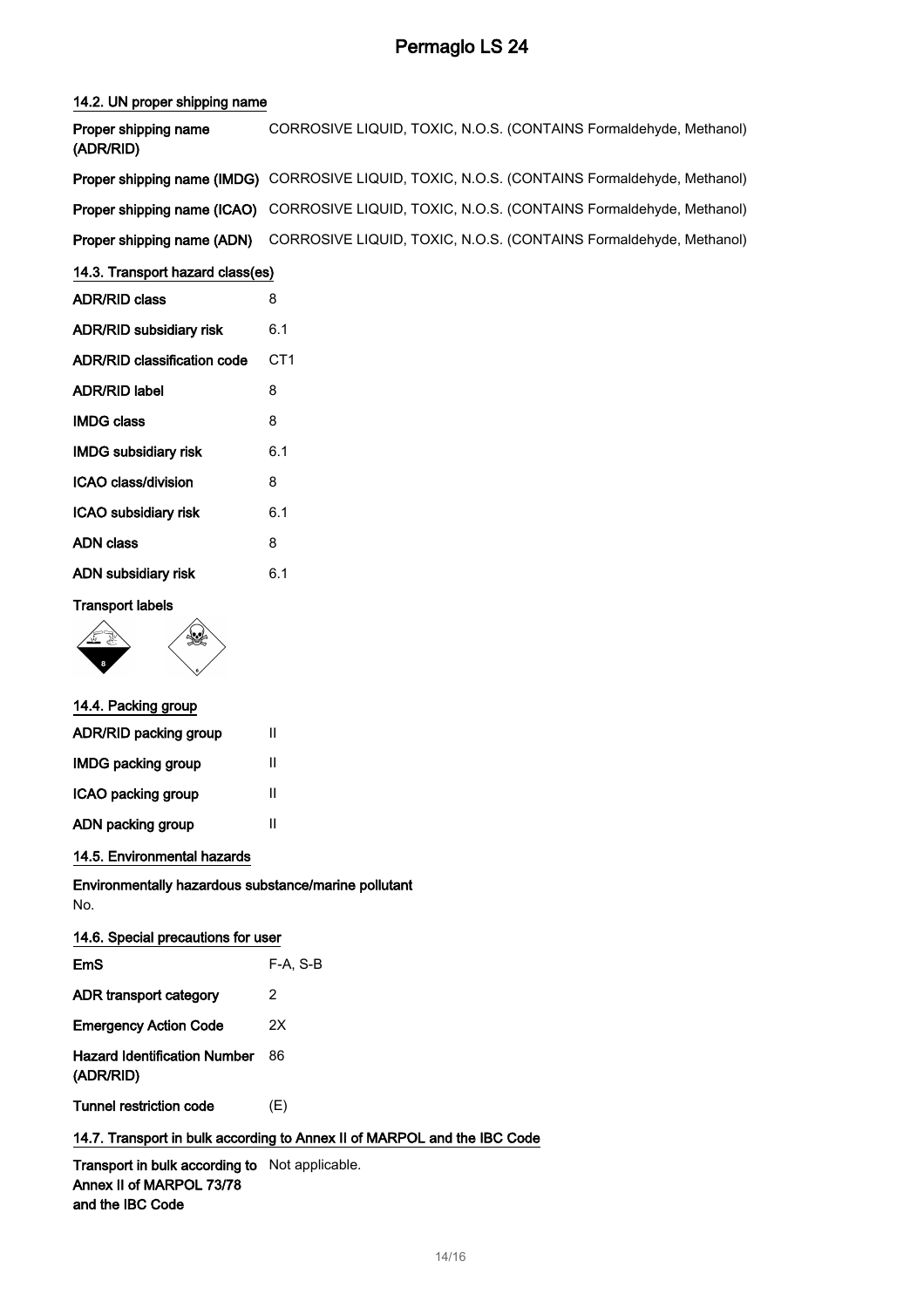| <b>SECTION 15: Regulatory information</b><br>15.1. Safety, health and environmental regulations/legislation specific for the substance or mixture |                                                                                                                                                                                                                                                                                                                                                                                                                                                                      |  |
|---------------------------------------------------------------------------------------------------------------------------------------------------|----------------------------------------------------------------------------------------------------------------------------------------------------------------------------------------------------------------------------------------------------------------------------------------------------------------------------------------------------------------------------------------------------------------------------------------------------------------------|--|
|                                                                                                                                                   |                                                                                                                                                                                                                                                                                                                                                                                                                                                                      |  |
| EU legislation                                                                                                                                    | Regulation (EC) No 1907/2006 of the European Parliament and of the Council of 18<br>December 2006 concerning the Registration, Evaluation, Authorisation and Restriction of<br>Chemicals (REACH) (as amended).<br>Commission Regulation (EU) No 2015/830 of 28 May 2015.<br>Regulation (EC) No 1272/2008 of the European Parliament and of the Council of 16<br>December 2008 on classification, labelling and packaging of substances and mixtures (as<br>amended). |  |

## 15.2. Chemical safety assessment

No chemical safety assessment has been carried out.

| <b>SECTION 16: Other information</b>                                          |                                                                                                                                                                                                                                                                                                                                                                                                                                                                                                                                                                                                                                                                                                                                                                                                                                                                                                           |  |
|-------------------------------------------------------------------------------|-----------------------------------------------------------------------------------------------------------------------------------------------------------------------------------------------------------------------------------------------------------------------------------------------------------------------------------------------------------------------------------------------------------------------------------------------------------------------------------------------------------------------------------------------------------------------------------------------------------------------------------------------------------------------------------------------------------------------------------------------------------------------------------------------------------------------------------------------------------------------------------------------------------|--|
| Abbreviations and acronyms<br>used in the safety data sheet                   | ADR: European Agreement concerning the International Carriage of Dangerous Goods by<br>Road.<br>ADN: European Agreement concerning the International Carriage of Dangerous Goods by<br>Inland Waterways.<br>RID: European Agreement concerning the International Carriage of Dangerous Goods by<br>Rail.<br>IATA: International Air Transport Association.<br>ICAO: Technical Instructions for the Safe Transport of Dangerous Goods by Air.<br>IMDG: International Maritime Dangerous Goods.<br>CAS: Chemical Abstracts Service.<br>ATE: Acute Toxicity Estimate.<br>LC <sub>50</sub> : Lethal Concentration to 50 % of a test population.<br>LD <sub>50</sub> : Lethal Dose to 50% of a test population (Median Lethal Dose).<br>EC <sub>50</sub> : 50% of maximal Effective Concentration.<br>PBT: Persistent, Bioaccumulative and Toxic substance.<br>vPvB: Very Persistent and Very Bioaccumulative. |  |
| <b>Classification abbreviations</b><br>and acronyms                           | Acute Tox. = Acute toxicity<br>Carc. = Carcinogenicity<br>Eye Dam. = Serious eye damage<br>Muta. = Germ cell mutagenicity<br>Skin Corr. = Skin corrosion<br>Skin Sens. = Skin sensitisation<br>STOT SE = Specific target organ toxicity-single exposure                                                                                                                                                                                                                                                                                                                                                                                                                                                                                                                                                                                                                                                   |  |
| <b>Classification procedures</b><br>according to Regulation (EC)<br>1272/2008 | Acute Tox. 3 - H311: Acute Tox. 4 - H332: Acute Tox. 4 - H302: Eye Dam. 1 - H318: Skin<br>Corr. 1B - H314: STOT SE 1 - H370: STOT SE 3 - H335: Skin Sens. 1 - H317: Muta. 2 -<br>H341: Carc. 1B - H350: : Calculation method.                                                                                                                                                                                                                                                                                                                                                                                                                                                                                                                                                                                                                                                                             |  |
| <b>Training advice</b>                                                        | Read and follow manufacturer's recommendations. Only trained personnel should use this<br>material.                                                                                                                                                                                                                                                                                                                                                                                                                                                                                                                                                                                                                                                                                                                                                                                                       |  |
| <b>SDS number</b>                                                             | 8678                                                                                                                                                                                                                                                                                                                                                                                                                                                                                                                                                                                                                                                                                                                                                                                                                                                                                                      |  |